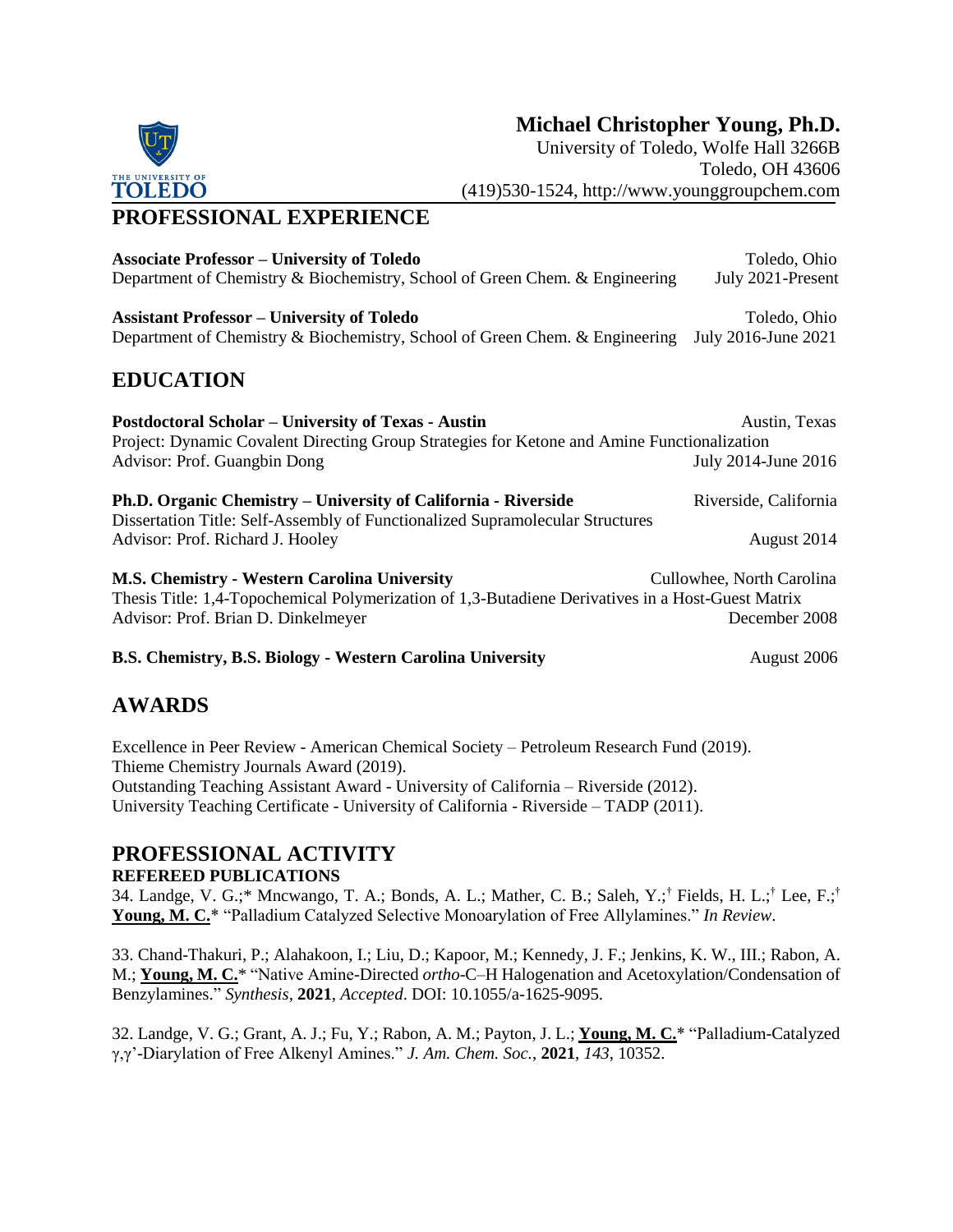31. Rabon, A. M.; Doremus, J. G.; **Young, M. C.**\* "MOF-808 as a Recyclable Catalyst for the Photothermal Acetalization of Aromatic Aldehydes." *Tetrahedron*, **2021**, *85*, 132036.

30. Landge, V. G.; Maxwell, J. M.; Chand-Thakuri, P.; Kapoor, M.; Diemler, E.; **Young, M. C.**\* "Palladium-Catalyzed Regioselective Arylation of Unprotected Allylamines." *JACS Au*, **2021**, *1*, 13.

29. Landge, V. G.;\* Shrestha, K. S.; Grant, A. J.; **Young, M. C.**\* "Regioselective α-Deuteration of Michael Acceptors Mediated by Isopropylamine in D2O/AcOD." *Org. Lett.*, **2020**, *22*, 9745.

28. Chand-Thakuri, P.; Landge, V. G.; Kapoor, M.; Young, M. C.\* "One Pot C-H Arylation/Lactamization Cascade Reaction of Free Benzylamines." *J. Org. Chem.*, **2020**, *85*, 6626.

27. Landge, V. G.; **Young, M. C.**\* "Teaching an Old Ligand New Tricks." *Nature Chem.*, **2020**, *12*, 12.

26. Garreau, A. L.; Zhou, H.; **Young, M. C.**\* "A Protocol for the *ortho*-Deuteration of Acidic Aromatic Compounds in D2O Catalyzed by Cationic RhIII." *Org. Lett*., **2019**, *21*, 7044.

25. Kapoor, M.;† Chand-Thakuri, P.;† **Young, M. C.**\* "Carbon Dioxide-Mediated C(*sp*<sup>2</sup> )–H Arylation of Primary and Secondary Benzylamines." **2019**, *J. Am. Chem. Soc.*, **2019**, *141*, 7980.

24. Rabon, A. M.; Doremus, J. G.; **Young, M. C.**\* "An Overview of Recent Applications in Catalysis Supported by Metal-Organic Frameworks." *ACS Symposium Series*, **2019**, *1317*, 167.

23. **Young, M. C.\***; Djernes, K. E.; Payton, J. L.; Liu, D.; Hooley, R. J.\* "Resorcin[4]arenes: A Simple Scaffold to Study Supramolecular Self-Assembly and Host:Guest Intereactions for the Undergraduate Curriculum." *J. Chem. Educ.*, **2019**, *96*, 781.

22. Kapoor, M.; Chand-Thakuri, P.; Maxwell, J. M.; Liu, D.; Zhou, H.; **Young, M. C.**\* "Carbon Dioxide-Driven Palladium-Catalyzed C–H Activation of Amines: A Unified Approach for the Arylation of Aliphatic and Aromatic Primary and Secondary Amines." *Synlett*, **2019**, *30*, 519.

21. Rabon, A. M.; Goolsby, K. L.; **Young, M. C.**\* "One-Dimensional Networks Formed *via* the Self-Assembly of Anthracenedibenzoic Acid with Zinc(II)" *Acta Cryst.*, **2018**, *C74*, 1774.

20. Kapoor, M.; Chand-Thakuri, P.;† Maxwell, J. M.;† **Young, M. C.**\* "Achieving Moderate Pressures in Sealed Vessels Using Dry Ice as a Solid CO<sup>2</sup> Source." *J. Vis. Exp.*, **2018**, 58281.

19. Kapoor, M.; Liu, D.; **Young, M. C.**\* "Carbon Dioxide Mediated C(*sp*<sup>3</sup> )–H Arylation of Amine Substrates." *J. Am. Chem. Soc.*, **2018**, *140*, 6818 (Top 20 viewed article during the 30 day period after appearing online).

18. Xu, Y.; **Young, M. C.**, Dong, G.\* "Catalytic Coupling Between Unactivated Aliphatic C−H Bonds and Alkynes via a Metal-Hydride Pathway." *J. Am. Chem. Soc.*, **2017**, *139*, 5716.

17. Xu, Y.;† **Young, M. C.**; † Wang, C.; Magness, D. M.; Dong, G.\* "Catalytic C(*sp*<sup>3</sup> )−H Arylation of Free Primary Amines via an *exo* Directing Group Generated In Situ." *Angew. Chem., Int. Ed.*, **2016**, *55*, 9084 (*Listed as a Hot Paper*).

16. Holloway, L. R.; McGarraugh, H. H.; **Young, M. C.**; Hooley, R. J.\* "Structural Switching in Self-Assembled Metal-Ligand Helicate Complexes via Ligand-Centered Reactions." *Chem. Sci.*, **2016**, *7*, 4423.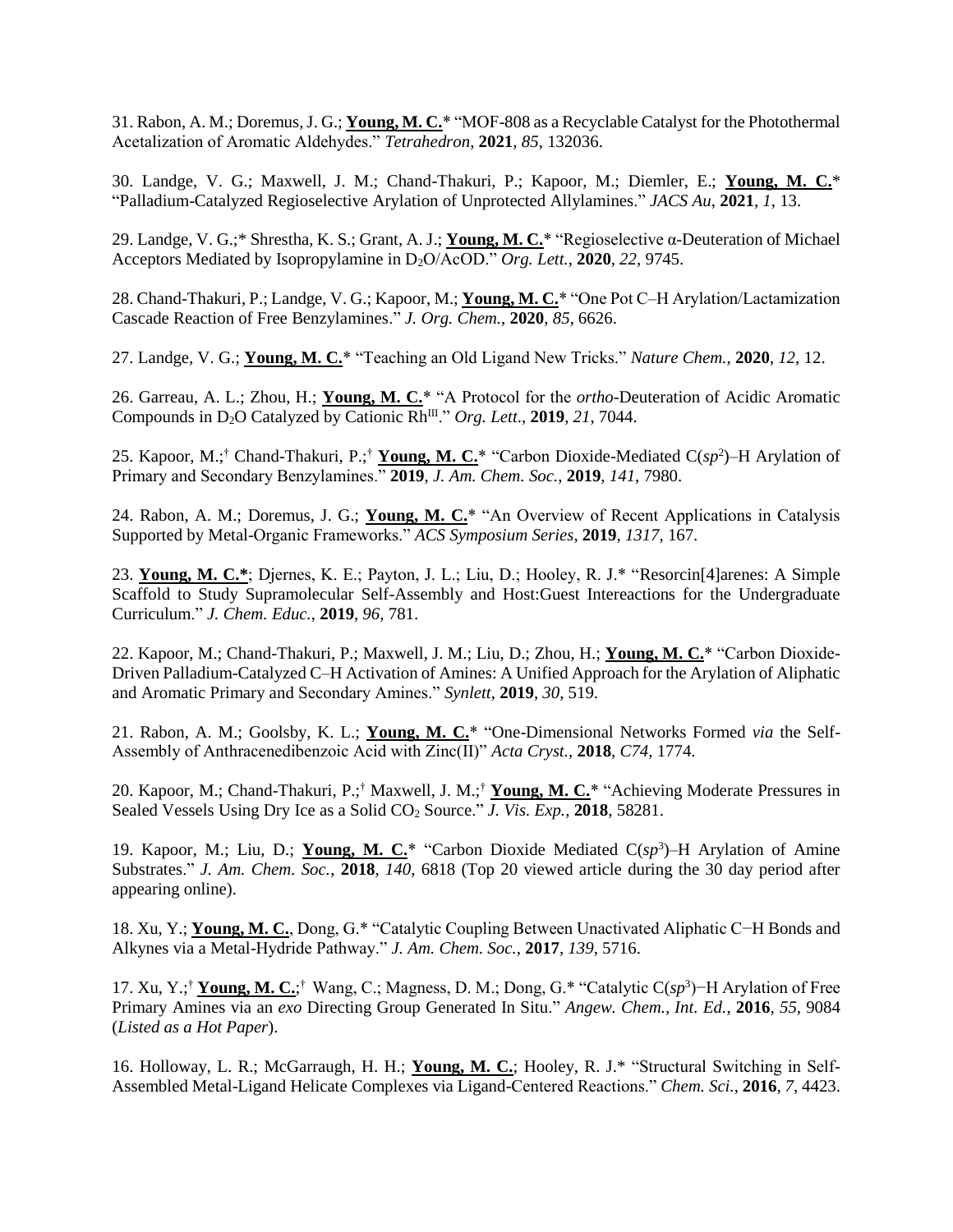15. Zhang, C.; Brown, M. Q.; van de Van, W.; Zhang, Z.-M.; Wu, B.; **Young, M. C.**; Synek, L.; Borchardt, D.; Harrison, R.; Pan, S.; Luo, N.; Huang, Y.-M. M; Ghang, Y.-J.; Ung, N.; Li, R.; Isley, J. W.; Morikis, D.; Song, J.; Guo, W.; Hooley, R. J.; Chang, C.-E. A.; Yang, Z.; Zarsky, V.; Muday, G. K.; Hicks, G. R.; Raikhel, N. V.\* "A Small Molecule Endosidin2 Targets Evolutionary Conserved EXO70 Proteins to Inhibit Exocytosis." *Proc. Nat. Acad. Sci. USA*, **2016**, *113*, 14.

14. Huang, Z.; Mo, F.; Lim, H. N.; **Young, M. C.**; Dong, G.\* "Transition Metal-Catalyzed Ketone-Directed or Mediated C−H Functionalization." *Chem. Soc. Rev.*, **2015**, *44*, 7764.

13. Holloway, L. R.; **Young, M. C.**; Beran, G.; Hooley, R. J.\* "High Fidelity Sorting of Remarkably Similar Components via Metal-Mediated Assembly." *Chem. Sci.*, **2015**, *6*, 4801.

12. Johnson, A. M.; Wiley, C. W.; **Young, M. C.**; Zhang, X.; Lyon, Y.; Julian, R. R.;\* Hooley, R. J.\* "Narcissistic Self-Sorting in Self-Assembled Rare Earth Metal-Ligand Cages." *Angew. Chem., Int. Ed.*, **2015**, *54*, 5641.

11. **Young, M. C.**; Holloway, L. R.; Johnson, A. M.; Hooley, R. J.\* "A Supramolecular Sorting Hat: Stereocontrol in Metal-Ligand Self-Assembly by Complementary Hydrogen Bonding." *Angew. Chem., Int. Ed.*, **2014**, *53*, 9832.

10. **Young, M. C.**; Hooley, R. J. "Chirality and the Origins of Life." *NSF National Center for Case Study Teaching in Science,* **2014**, Accessible at: *http://sciencecases.lib.buffalo.edu/cs/collection/ detail.asp?case\_id=749&id=749*.

9. **Young, M. C.**; Liew, E. Hooley, R. J.\* "Colorimetric Barbiturate Sensing with Hybrid Spin Crossover Assemblies." *Chem. Commun.*, **2014**, *50*, 5043.

8. **Young, M. C.**; Johnson, A. M.; Hooley, R. J.\* "Self-Promoted Post-Synthetic Modification of Metal-Ligand M2L<sup>3</sup> Mesocates." *Chem. Commun.*, **2014**, *50*, 1378.

7. Johnson, A. M.; **Young, M. C.**; Zhang, X.; Julian, R. R.;\* Hooley, R. J.\* "Cooperative Thermodynamic Control of Selectivity in the Self-Assembly of Rare Earth Metal-Ligand Helices." *J. Am. Chem. Soc.*, **2013**, *135*, 17723.

6. **Young, M. C.**; Liew, E.; Ashby, J.; McCoy, K. M.; Hooley, R. J.\* "Spin State Modulation of Iron Spin Crossover Complexes Via Hydrogen-Bonding Self-Assembly." *Chem. Commun.*, **2013**, *49*, 6331.

5. Johnson, A. M.; **Young, M. C.**; Hooley, R. J.\* "Reversible Multicomponent Self-Assembly Mediated By Bismuth Ions." *Dalton Trans.*, **2013**, *42*, 8394*.*

4. **Young, M. C.**; Johnson, A. M.; Gamboa, A. S.; Hooley, R. J.\* "Achiral Endohedral Functionality Provides Stereochemical Control in Fe(II)-Based Self-Assemblies." *Chem. Commun.*, **2013**, *49*, 1627.

3. Djernes, K. E.; Padilla, M.; Mettry, M.; **Young, M. C.**; Hooley, R. J.\* "Hydrocarbon Oxidation Catalyzed by Self-folded Metal-coordinated Cavitands." *Chem. Commun.*, **2012**, *48*, 11576.

2. Liu, Y.; **Young, M. C.**; Moshe, O.; Cheng, Q.;\* Hooley, R. J.\* "A Membrane-Bound Synthetic Receptor Promotes Growth of a Polymeric Coating at the Bilayer-Water Interface." *Angew. Chem. Int. Ed.*, **2012**, *51*, 7748 *(Listed as a Very Important Publication)*.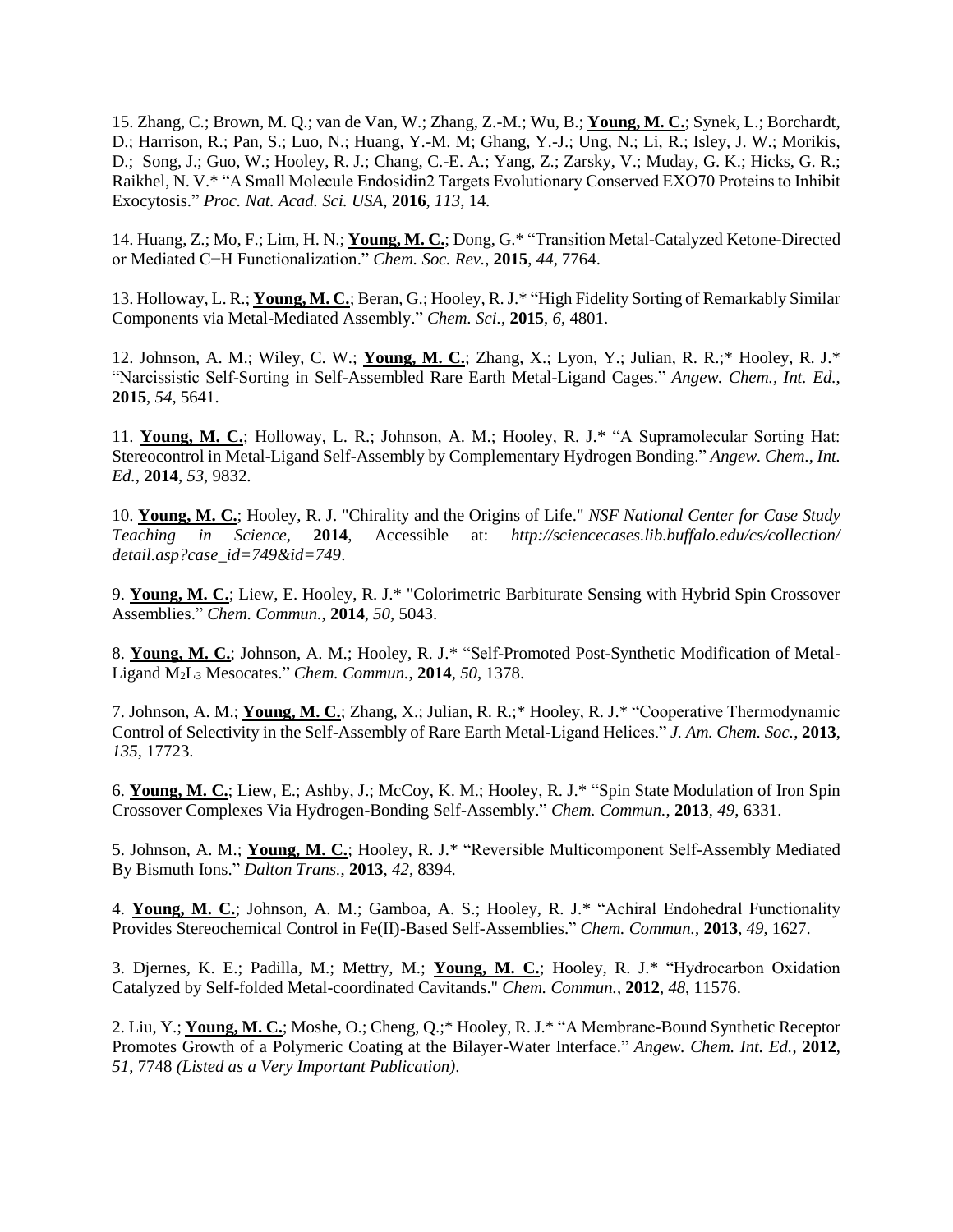1. Liu, Y.; Taira, T.; **Young, M. C.**; Ajami, D.; Rebek Jr., J.; Cheng, Q.;\* Hooley, R. J.\* "Protein Recognition by a Self-Assembled Deep Cavitand Monolayer on a Gold Substrate." *Langmuir*, **2012**, *28*, 1391.

### **Patents**

1. **Young, M. C.**, Kapoor, M. "Carbon Dioxide as a Directing Group for C-H Functionalization Reactions Involving Lewis Basic Amines, Alcohols, Thiols, and Phosphines for the Synthesis of Compounds" US Patent 10,865,163.

### **Oral Presentations**

34. **Young, M. C.** "Exploring the Chemical Space and Biological Activity of Nitrogen-Containing Compounds." Department of Chemistry, Kenyon College, Gambier, OH, United States, Planned for Nov. 16, 2021.

33. **Young, M. C.** "Exploring the Chemical Space and Biological Activity of Nitrogen-Containing Compounds." Department of Chemistry and Biochemistry, Hillsdale College, Hillsdale, MI, United States, Planned for Nov. 2, 2021.

32. **Young, M. C.** "Exploring the Chemical Space and Biological Activity of Nitrogen-Containing Compounds." Department of Chemistry and Biochemistry, Bowling Green State University, Bowling Green, OH, United States, Oct. 27, 2021.

31. **Young, M. C.** "Exploring the Chemical Space and Biological Activity of Nitrogen-Containing Compounds." Department of Chemistry and Biochemistry, University of California at Riverside, Riverside, CA, United States, Oct. 15, 2021.

30. **Young, M. C.** "Improving the Synthetic Organometallic Toolbox for Nitrogen-Containing Compounds." Department of Chemistry, University of Houston, Houston, TX, United States, Sept. 14, 2021.

29. **Young, M. C.** "Improving the Synthetic Organometallic Toolbox for Nitrogen-Containing Compounds." Department of Chemistry, Rice University, Houston, TX, United States, Sept. 13, 2021.

28. **Young, M. C.** "Exploring the Chemical Space and Biological Activity of Nitrogen-Containing Compounds." 262<sup>nd</sup>. ACS National Meeting & Exposition, Atlanta, GA, United States, April 22, 2021.

27. **Young, M. C.** "Exploring the Chemical Space and Biological Activity of Nitrogen-Containing Compounds." Department of Chemistry, University of Chicago, Chicago, IL, United States, July 17, 2021.

26. **Young, M. C.** "Improving the Synthetic Organometallic Toolbox for Nitrogen-Containing Compounds." Department of Chemistry and Biochemistry, San Diego State University, San Diego, CA, United States, Apr. 16, 2021.

25. **Young, M. C.** "Increasing Sustainability in the Synthetic Organometallic Toolbox." Department of Chemistry, Wright State University, Dayton, OH, United States, Sept. 25, 2020.

24. **Young, M. C.** "Increasing Sustainability in the Synthetic Organometallic Toolbox." Department of Chemistry, Wayne State University, Detroit, MI, United States, Feb. 26, 2020.

23. Young, M. C. "Adventures in C–H Activation with Carbon Dioxide." 257<sup>th</sup> ACS National Meeting & Exposition, Orlando, FL, United States, March 31- April 4, 2019.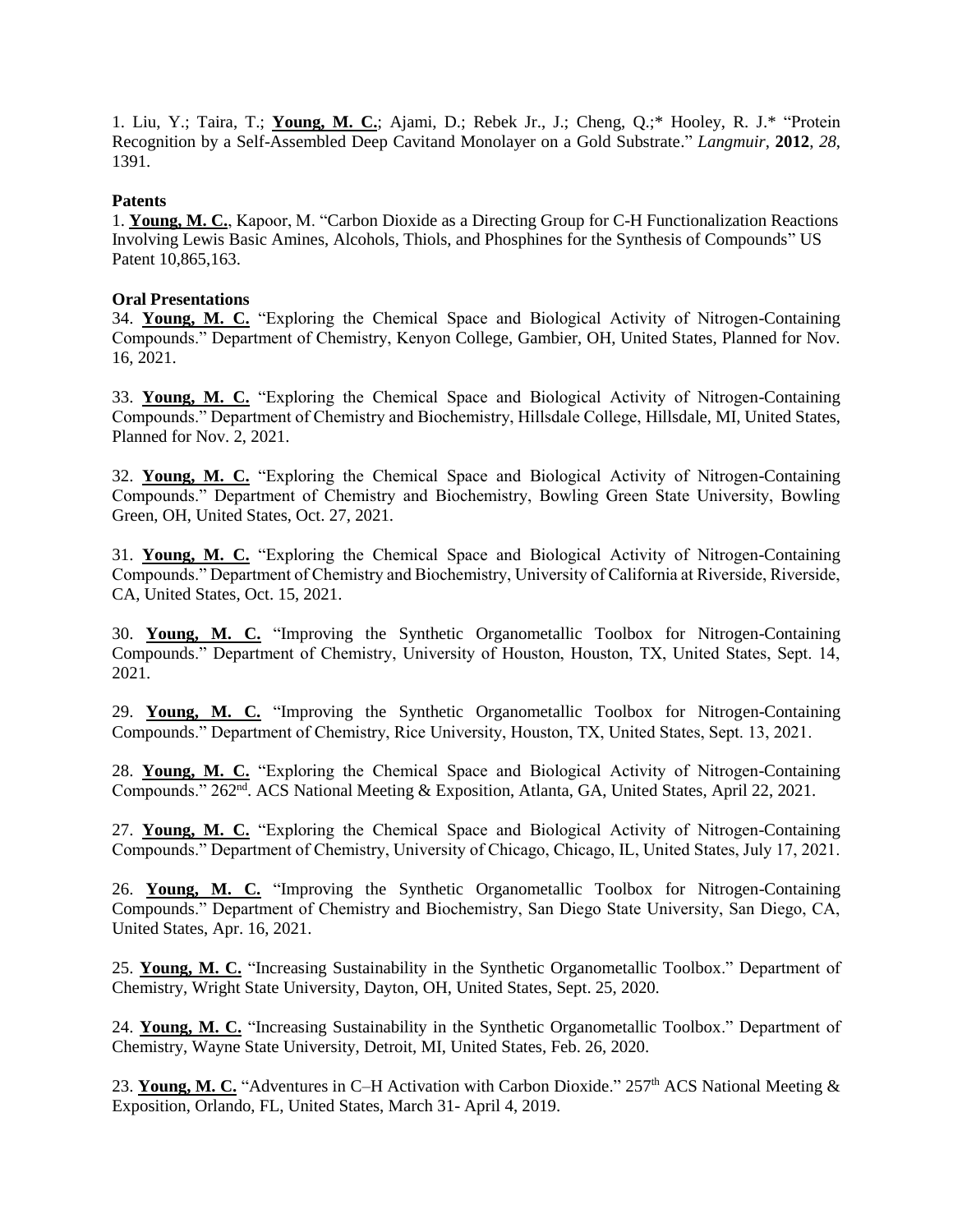22. **Young, M. C.** "Harnessing Organometallic Chemistry for More Sustainable Synthesis of Biologically-Relevant Molecules and Bulk Chemicals." Department of Chemistry and Biochemistry, Northern Kentucky University, Newport, KY, United States, Feb. 13, 2019.

21. **Young, M. C.** "Harnessing Organometallic Chemistry for More Sustainable Synthesis of Biologically-Relevant Molecules and Bulk Chemicals." Department of Chemistry and Chemical Biology, Indiana University – Purdue University Indianapolis, Indianapolis, IN, United States, Jan. 23, 2019.

20. **Young, M. C.** "Harnessing Organometallic Chemistry for More Sustainable Synthesis of Biologically-Relevant Molecules and Bulk Chemicals." Department of Chemistry, Oakland University, Rochester, MI, United States, Nov. 7, 2018.

19. **Young, M. C.** "Harnessing Organometallic Chemistry for More Sustainable Synthesis of Biologically-Relevant Molecules and Bulk Chemicals." Department of Chemistry, Université de Haute-Alsace, France, Oct. 15, 2018.

18. **Young, M. C.** "Harnessing Organometallic Chemistry for More Sustainable Synthesis of Biologically-Relevant Molecules and Bulk Chemicals." Department of Chemistry, Université de Lille, France, Oct. 12, 2018.

17. **Young, M. C.** "Harnessing Organometallic Chemistry for More Sustainable Synthesis of Biologically-Relevant Molecules and Bulk Chemicals." Department of Chemistry, Youngstown State University, OH, United States, Oct. 5, 2018.

16. **Young, M. C.** "CO<sup>2</sup> as a Hybrid Directing Group for the C-H Activation of Aliphatic and Aromatic Amine Substrates." 255<sup>th</sup> ACS National Meeting & Exposition, New Orleans, LA, United States, March 18-22, 2018.

15. **Young, M. C.** "Supramolecular-Inspired Strategies for Synthetic Methodology and Chemical Sensing." Department of Chemistry and Biochemistry, Ohio Northern University, OH, United States, March 15, 2018.

14. **Young, M. C.** "Supramolecular-Inspired Strategies for Synthetic Methodology and Chemical Sensing." Department of Chemistry and Physics, Western Carolina University, NC, United States, Dec. 1, 2017.

13. **Young, M. C.** "Supramolecular-Inspired Strategies for Synthetic Methodology and Chemical Sensing." Department of Chemistry, Clemson University, SC, United States, Nov. 30, 2017.

12. **Young, M. C.** "Supramolecular-Inspired Strategies for Synthetic Methodology and Chemical Sensing." Department of Chemistry, Appalachian State University, NC, United States, Nov. 29, 2017.

11. **Young, M. C.** "Supramolecular-Inspired Strategies for Synthetic Methodology and Chemical Sensing." Department of Chemistry, Murray State University, KY, United States, Nov. 20, 2017.

10. **Young, M. C.** "Supramolecular-Inspired Strategies for Synthetic Methodology and Chemical Sensing." Department of Chemistry and Biochemistry, Hillsdale College, MI, United States, Sept. 12, 2017.

9. **Young, M. C.** "Supramolecular-Inspired Strategies for Synthetic Methodology and Chemical Sensing." 48th ACS Central Regional Meeting, Dearborn, MI, United States, June 6-10, 2017.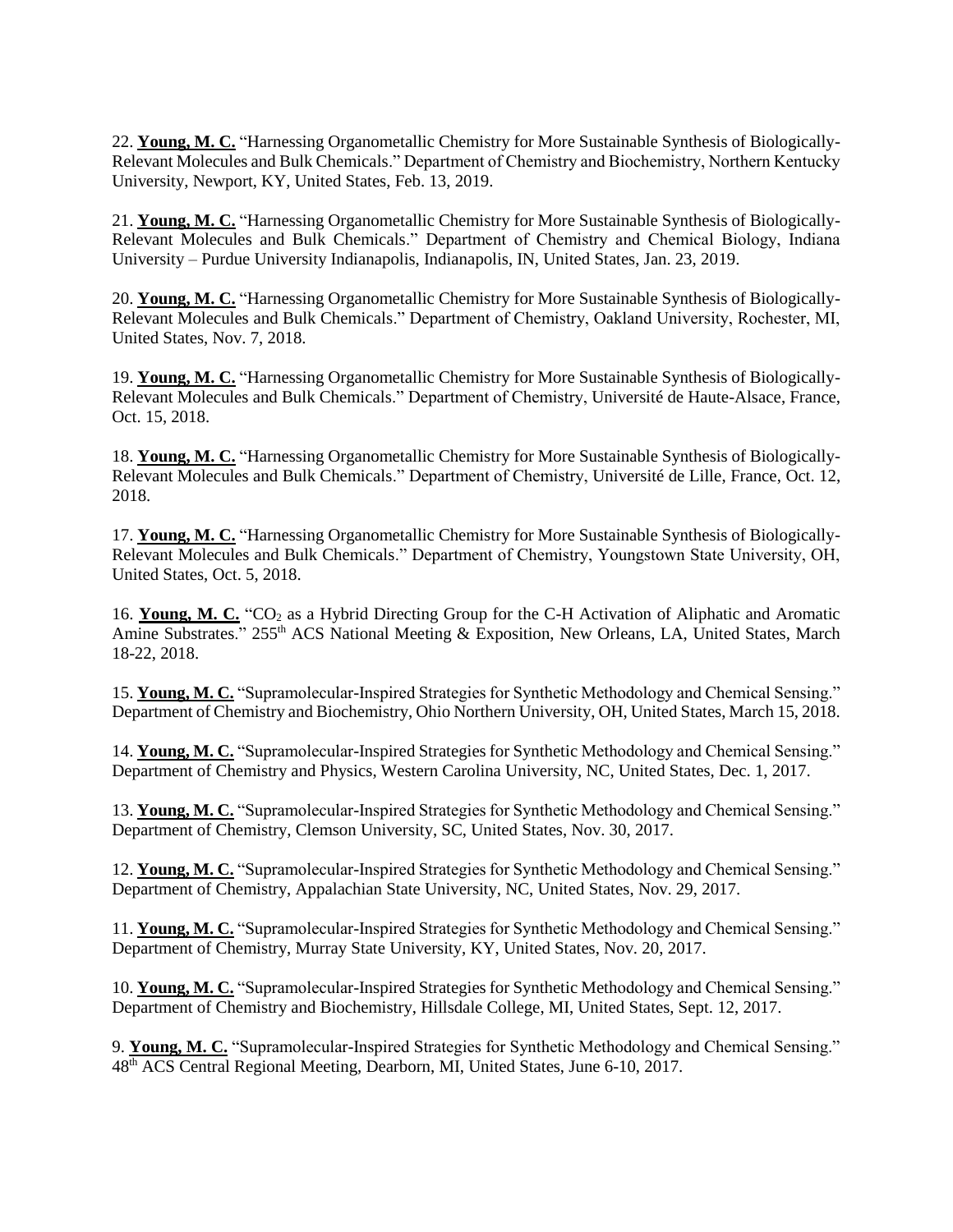8. **Young, M. C.** "Supramolecular-Inspired Strategies for Synthetic Methodology and Chemical Sensing." Department of Chemistry, St. Bonaventure University, Allegany, NY, United States, April 7, 2017.

7. **Young, M. C.** "Supramolecular-Inspired Strategies for Synthetic Methodology and Chemical Sensing." Department of Chemical Engineering, University of Toledo, Toledo, OH, United States, February 9, 2017.

6. **Young, M. C.** "Supramolecular Inspired Strategies for Accessing New Therapeutic Space and Other Synthetic Challenges." Department of Medicinal Chemistry, University of Toledo, Toledo, OH, United States, August 25, 2016.

5. **Young, M. C.** "Supramolecular-Inspired Strategies for Greener Transition Metal Catalysis." Department of Chemistry and Biochemistry, University of Toledo, Toledo, OH, United States, March 3, 2016.

4. **Young, M. C.** "Supramolecular Approaches for Designing New Catalyst Scaffolds." Department of Chemistry, North Carolina State University, Raleigh, NC, United States, November 3, 2015.

3. **Young, M. C.**; Dong, G. "Directing Group Strategies for the Beta-Functionalization of Ketones via C-H Activation." 250<sup>th</sup> ACS National Meeting & Exposition, Boston, MA, United States, August 15-20, 2015.

2. **Young, M. C.**; Holloway, L. R.; Hooley, R. J. "Self-Assembled Hosts Containing Hydrogen Bonding Groups: Realization of Functional Group-Promoted Supramolecular Catalysis in Metal-Organic Self-Assemblies." 247<sup>th</sup> ACS National Meeting & Exposition, Dallas, TX, United States, March 15-20, 2014.

1. **Young, M. C.**; Johnson, A. M.; Gamboa, A. S.; Hooley, R. J. "Control of Self-Assembly in Fe(II)- Iminopyridine Cages Through Achiral Endohedral Functionalization." 245<sup>th</sup> ACS National Meeting & Exposition, New Orleans, LA, United States, April 7-11, 2013.

#### **Poster Presentations**

8. **Young, M. C.**; Kapoor, M.; Chand-Thakuri, P.; Liu, D.; Maxwell, J. M. "Adventures in C–H Activation Using Carbon Dioxide." Organometallics Gordon Research Conference, Newport, RI, United States, July 7-12, 2019.

7. **Young, M. C.**; Kapoor, M.; Chand-Thakuri, P.; Liu, D.; Maxwell, J. M. "Carbon Dioxide-Mediated C– H Activation of Amines." Green Chemistry Gordon Research Conference, Castelldefels, Spain, July 29- August 3, 2018.

6. **Young, M. C.**; Kapoor, M.; Chand-Thakuri, P.; Liu, D.; Maxwell, J. M. "Carbon Dioxide-Directed C– H Functionalization of Amines." Organometallics Gordon Research Conference, Newport, RI, United States, July 8-13, 2018.

5. **Young, M. C.** "Supramolecular Approaches for Improving Reactivity and Selectivity in Transition Metal Catalyzed Transformations." 250<sup>th</sup> ACS National Meeting & Exposition, Boston, MA, United States, August 15-20, 2015.

4. **Young, M. C.**; Liew, E.; Hooley, R. J. "Effects of Hydrogen Bonding Self-Assembly on the Spin Crossover Behavior of Mononuclear Complexes of 6-(3,5-Diamino-2,4,6-triazinyl)2,2'-bipyridine" 44th ACS Western Regional Meeting, Santa Clara, CA, United States, October 3-6, 2013.

3. **Young, M. C.**; Liew, E.; Johnson, A. M.; Hooley, R. J. "Self-Assembly of Linear Ligands Containing Three-Coordinate Binding Sites Driven by Select Lanthanide, Actinide, and Main Group Metals" 245<sup>th</sup> ACS National Meeting & Exposition, New Orleans, LA, United States, April 7-11, 2013.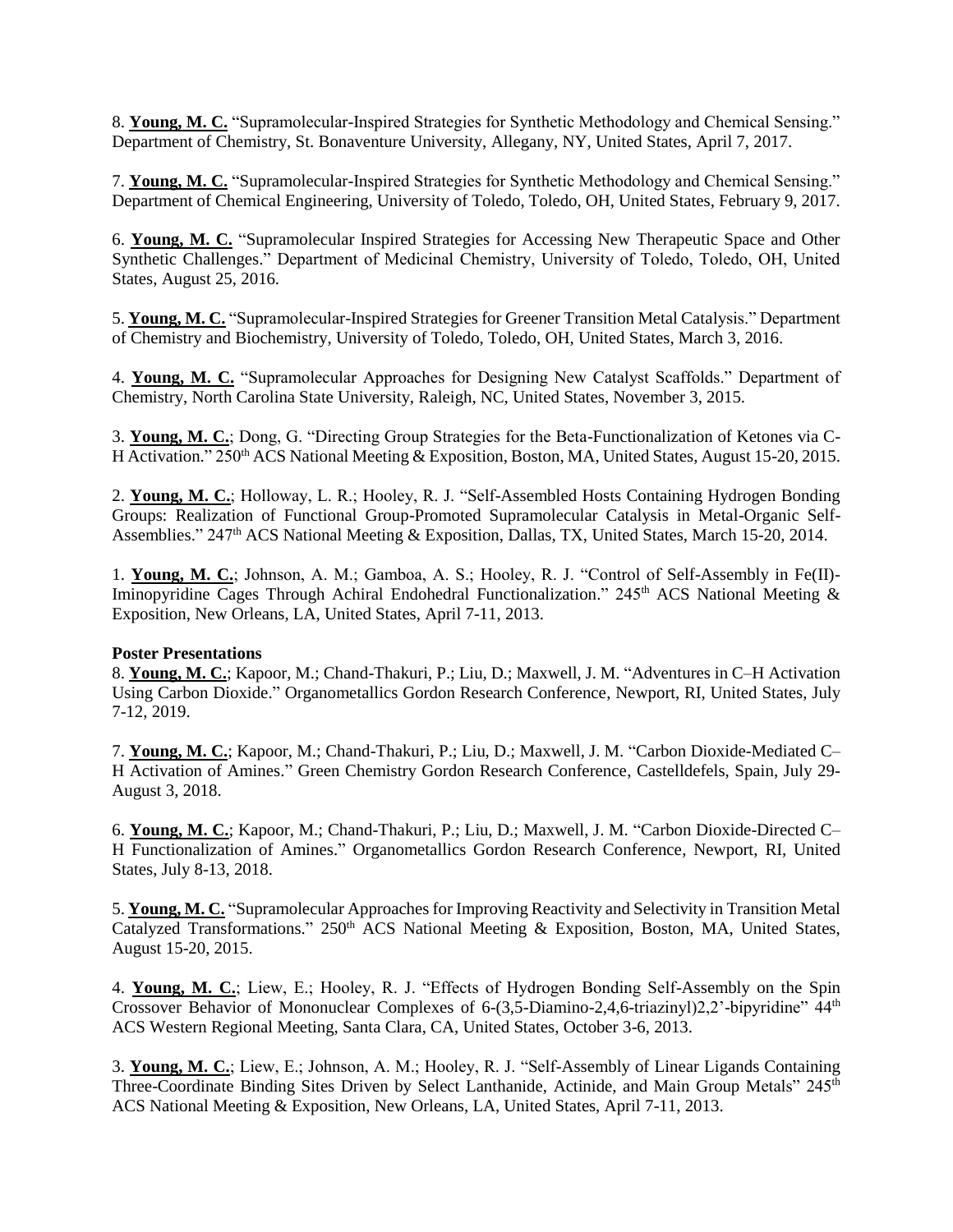2. **Young, M. C.**; Hooley, R.J. "Rotational Dynamics in Self-Assembled Nanostructures" 243rd ACS National Meeting & Exposition, San Diego, CA, United States, March 25-29, 2012.

1. **Young, M.**; Liao, P.; Hooley, R.J. "Molecular Switches Based on Self-Assembled Rotor Complexes" 241st ACS National Meeting & Exposition, Anaheim, CA, United States, March 27-31, 2011.

#### **Funded Grants/Proposals**

10. **Young, M. C.** (Aug 2021-July 2026) "CAREER: Expanding the Toolbox for Olefin Functionalization and Difunctionalization Reactions." National Science Foundation, CAREER Award. Total award \$648,552. (CHE-2047725)

9. **Young, M. C.** (Jun 2021-Dec 2021) "Activation and Fixation of Carbon Dioxide Using Infrared Irradiation." University of Toledo Office of Research and Sponsored Projects – URFO Mechanism. Total award \$18,000.

8. **Young, M. C.** (Aug 2019-July 2022) "Late Stage Derivitization of Complex Molecules via Hydrogen Bond-Directed C–H Functionalization." National Institutes of Health – R15. Total award \$450,594. (1R15GM131362-01)

7. **Young, M. C.** (April 2018) Foy & Phyllis Penn Kohler Fund for International Studies, University of Toledo. Total award \$1,300.

6. **Young, M. C.** (July 2017-June 2022) "Rapid and Economic Synthesis of Next Generation Herbicides via Carbon Dioxide-Directed C‒H Bond Functionalization." American Chemical Society, Herman Frasch Foundation. Total award \$250,000. (830-HF17)

5. **Young, M. C.** (Jan 2014-Mar 2014) University of California – Riverside - Dissertation Year Fellowship. Total award \$11,883.

4. **Young, M. C.** (Mar 2013) American Chemical Society - Division of Inorganic Chemistry Student Travel Award. Total award \$800.

3. **Young, M. C.** (Dec 2012) Hamilton Chemistry Education Grant. Total award \$1,000.

2. **Young, M. C.** (May 2012-April 2013) "Molecular Motion and Switching in Self-Assembled Nanostructures." University of California – Riverside - Graduate Dean's Dissertation Research Grant. Total award \$932.

1. **Young, M. C.** (Sept 2009-May 2011) University of California – Riverside - Graduate Student Fellowship Award. Total award \$15,000.

# **TEACHING ACTIVITY**

# **Courses Taught**

#### **University of Toledo**

Inorganic and Organometallic Chemistry of Transition and Post-Transition Elements (Chem 4610/6610/8610) [9 - 15 students]

Terms Taught (Semester System): Fall 2016, Fall 2018

Development: Incorporated a system of reviewing papers in class that were relevant to the topic at hand. This set the stage for students to learn how to identify how to analyze papers, and to understand how to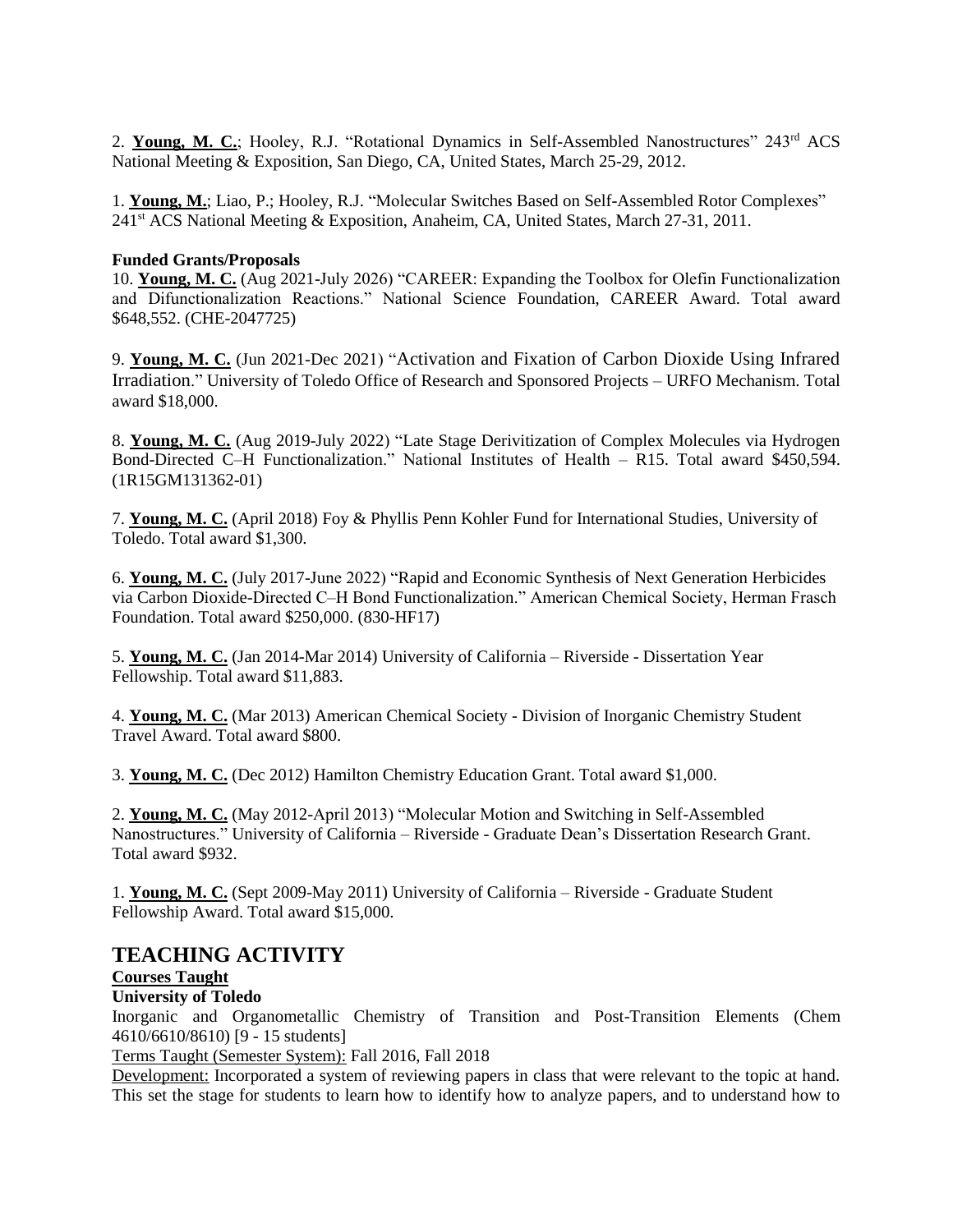write papers. As a final project for the course, students were given a set of data and based on their understanding of inorganic and organometallic chemistry, wrote manuscripts in the Inorganic Chemistry journal format.

Organic Chemistry II (Chem 2420) [63 – 137 students]

Terms Taught (Semester System): Spring 2017, Summer 2020

Development: Created a new undergraduate course, and experimented with different styles for active learning and assessment. Relied heavily on a lecture format with in-class feedback from Clicker questions. Taught online format in Summer 2020.

## Green Chemistry (Chem 4200/6200/8200) [51 – 66 students]

Terms Taught (Semester System): Fall 2017, Fall 2020

Development: Taught both a distance learning as well as remote course on green and sustainable chemistry and engineering for predominately an undergraduate audience, as well as continuing education Master of Arts in Education students. In addition to recorded lectures, students were engaged in problem sets, online discussion board activities, and for graduate-level students evaluation of presentations on a topic of their choosing.

Organic Separations and Elementary Organic Synthesis (Chem 2480) [15 - 31 students]

Terms Taught (Semester System): Fall 2017, Fall 2018, Fall 2019

Development: Developed a new lab manual for Sophomore-level Organic lab for Chemistry Majors, adapting experiments from two *J. Chem. Ed.* articles, several experiments from an *in-house* text from the University of California – Riverside, and six new experiments, two of which are based on published work by the lab of Professor Wei Li at UToledo.

Organic Separations and Elementary Organic Synthesis (Chem 2490) [15 - 27 students] Terms Taught (Semester System): Spring 2018, Spring 2019, Spring 2020

Development: Developed a new lab manual for Sophomore-level Organic lab for Chemistry Majors, adapting experiments from three *J. Chem. Ed.* articles, a few experiments from an *in-house* text from the

University of California – Riverside, and seven brand new experiments, one of which was subsequently published in *J. Chem. Educ.*, and one which was a multistep synthesis experiment where the students were supposed to target a new material by developing their own procedures. Revised and added seven new experiments to complement the new lecture text for 2410/2420. Developed a Course-based Undergraduate Research Experience (CURE) based on supramolecular chemistry and catalysis.

Organic Separations and Elementary Organic Synthesis (Chem 2500) [2 - 5 students] Terms Taught (Semester System): Fall 2017, Fall 2019, Spring 2020

Development: Developed a new lab manual for Bridge Organic lab for Chemistry Majors, adapting experiments from the text by Pavia, as well as three *J. Chem. Ed.* articles, several experiments from an *inhouse* text from the University of California – Riverside, and three brand new experiments, one of which is based on published work by the lab of Professor Wei Li. In addition, a Course-based Undergraduate Research Experience (CURE) has been designed, in which the students spend eight-to-ten lab sessions working towards a two-step reaction currently undisclosed in the literature, culminating in a presentation of their results.

Spectroscopic Methods (Chem 4330/6330/8330) [19 students]

Terms Taught (Semester System): Spring 2021

Development: Developed several in-class problems for teaching students to interpret mass spectrometric and nuclear magnetic resonance spectra, and several banks of practice problems. Future efforts will entail flipping the class to spend more time in-class on problem solving.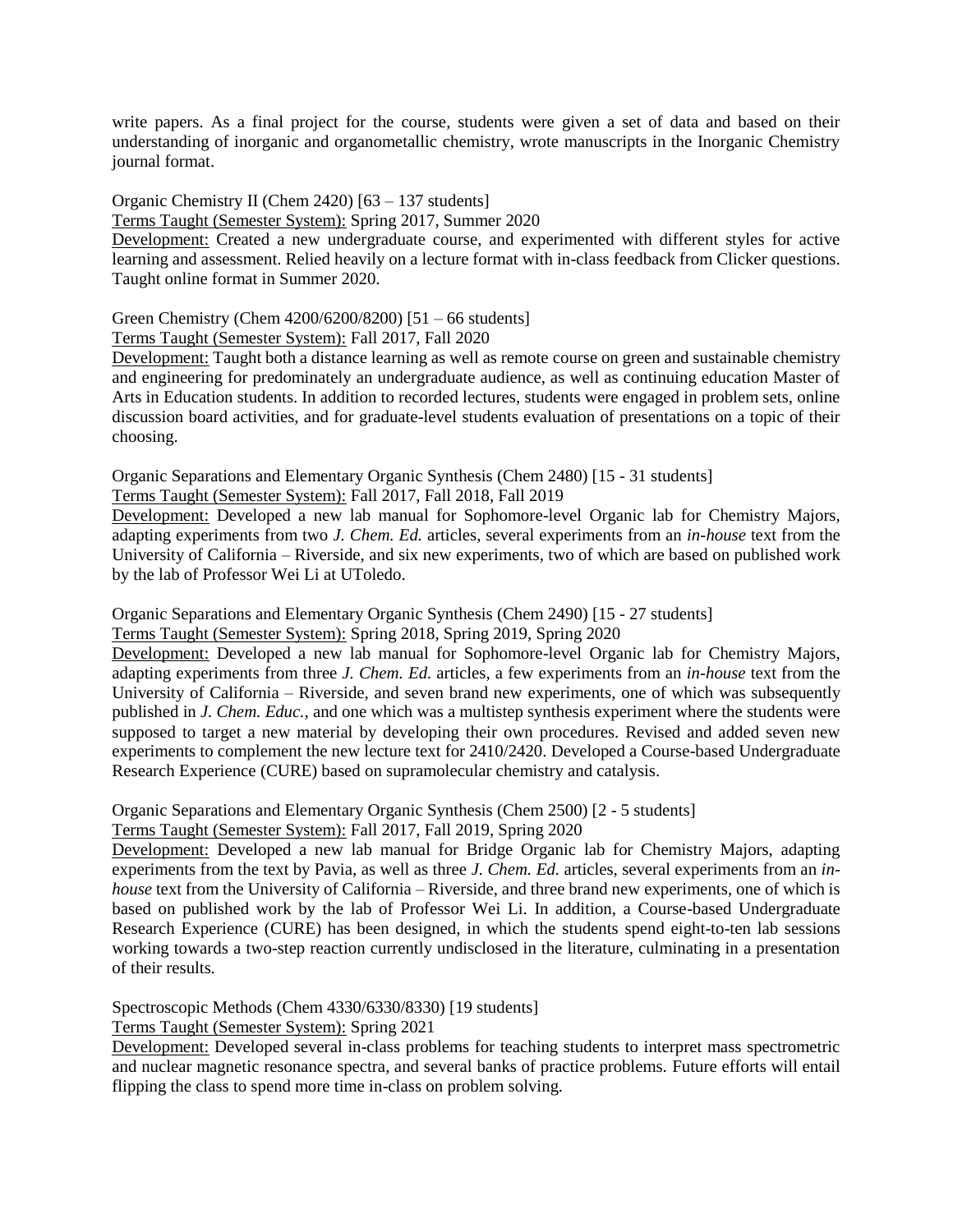#### **University of California – Riverside**

Sophomore Organic Chemistry Lab (CHEM 112A, 112B, and 112C) [Approximately 40 students/term) Terms Taught (Quarter System): Fall 2009, Winter 2010, Spring 2010, Fall 2010, Fall 2011, Fall 2012, Spring 2013, Fall 2013, Spring 2014

Development: Adapted experiments and assisted in writing laboratory procedures for a new institutional laboratory manual. Co-developed and published case studies for the laboratory, as well as developing a training session for teaching assistants to facilitate their teaching of the case studies.

Advanced Structural and Synthetic Methods (CHEM 166) [16 Students] Terms Taught (Quarter System): Spring 2011 Development: Adapted an experiment from *J. Chem. Ed.* to be implemented during the advanced lab course.

#### **Western Carolina University**

Organic Chemistry Lab (CHEM 272) [Approximately 12 students/term]

Terms Taught (Semester System): Summer 2007, Summer 2008, Summer 2009

Development: Designed and implemented two separate lab practicums. One involved design of a short retrosynthesis, implementation in the lab, and a presentation on the results. The second involved separating a mixture of unknowns, identifying them, and finally writing a report about the procedures and methods.

# **STUDENT MENTORING**

#### **Postdoctorals Mentored**

Dr. Mohit Kapoor, April 2017-December 2018, Currently Assistant Professor at Chitkara University

Dr. Vinod Landge, July 2019-Present

Dr. Satheesh Vanaparthi, *Arriving December 2021*.

#### **PhD Students Mentored**

Allison M. Rabon, PhD Student, November 2016-2021 (Graduated, Employed by US National Reconnaissance Office in Washington D.C.)

Haley Stevens, PhD Student, November 2016-April 2017 (Left Program, Switched Major to Education)

Pratibha Chand-Thakuri, PhD Student, June 2017-August 2021, 2020 WCC Travel Award Winner (Graduated, Employed by Olon Ricerca in Cleveland, OH).

Hanyang Zhou, PhD Student, November 2017-December 2018 (Left Program, Switched Major to Mathematics)

Kendra Shrestha, PhD Student, November 2019-Present (Anticipated Graduation May 2024) Indunil Alahakoon, PhD Student, November 2019-Present (Anticipated Graduation May 2024)

Abigail Gohmann, PhD Student, December 2020-Present (Anticipated Graduation May 2025)

#### **MS Students Mentored**

Justin Maxwell, MS Student, May 2017-December 2019 (Graduated, Employed by Lumigen in MI) Thandazile Mncwango, MS Student, November 2019-August 2021 (Withdrew from Fulbright Program)

#### **Undergraduate Students Mentored (\*Denotes Honors Thesis/^Denotes Publications)**

Erica Liew,\*^ March 2012-June 2014 Mi La, January 2014-June 2014 David M. Magness,^ August 2015-December 2015 Jonathan Grayzyck, July 2016-February 2018, USRCAP Recipient 2017 Meddie Demmings IV,\* December 2016-May 2019 Evan Diemler,^ January 2017-October 2018, USRCAP Recipient 2017, 2018 Kern Baxter, September 2017-August 2019, USRCAP Recipient 2018, 2019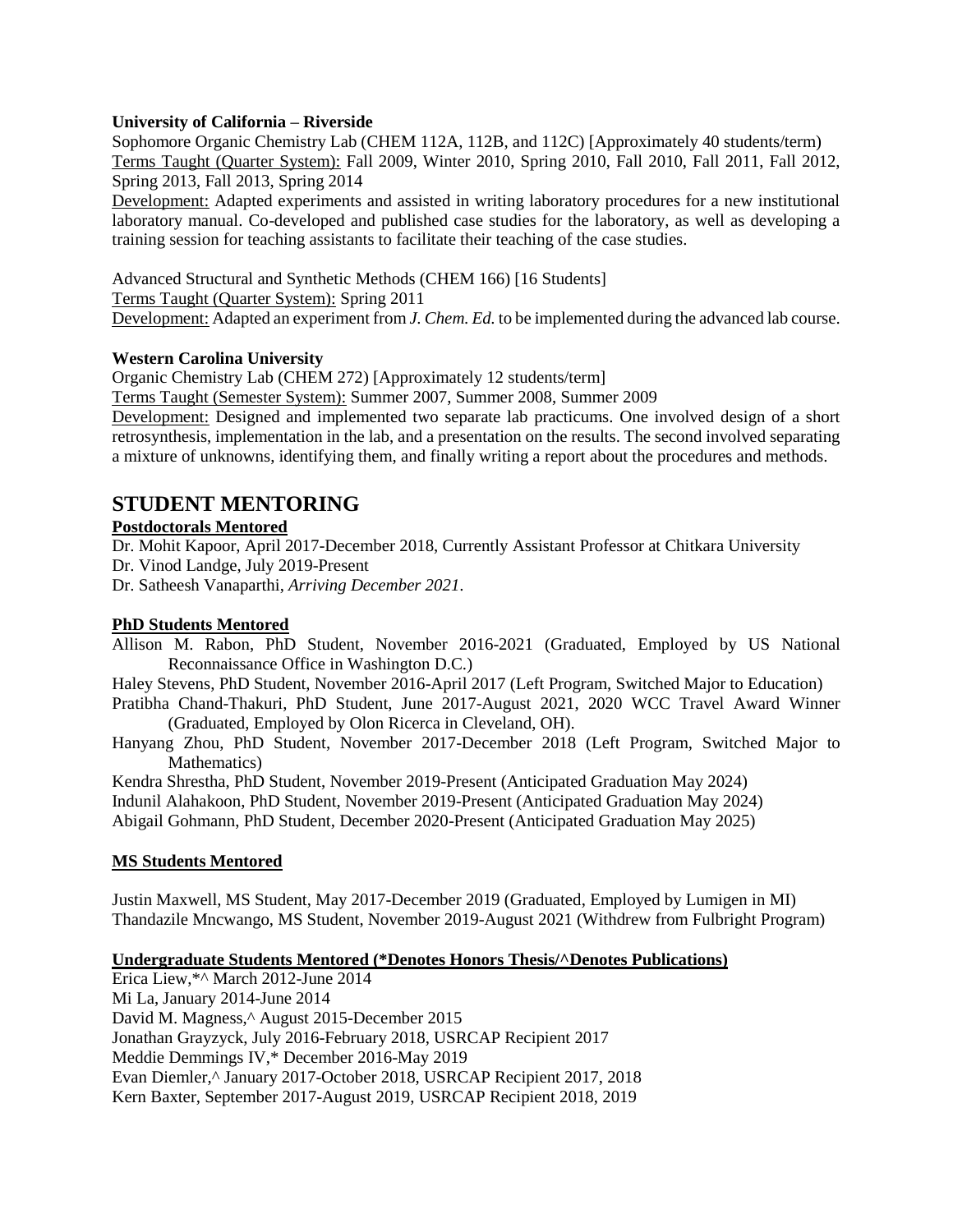John F. Kennedy,^ October 2017-May 2019, USRCAP Recipient 2018 Alyssa L. Garreau,\*^ May 2018-December 2019, USRCAP Recipient 2019 Jared G. Doremus,\*^ May 2018-May 2020, USRCAP Recipient 2019 Marieh N. Hollenback, May 2018-August 2018 Joseph R. Chamberlain, January 2019-April 2019 Kenneth Jenkins,^ January 2019-May 2020 Sara Thomas, January 2019-December 2019 Hunter Fields,^ May 2019-December 2020 Yu Fu,^ August 2019-May 2021, USRCAP Recipient 2020, AYRP Recipient Fall 2020 Aaron Grau, August 2019-December 2019 Audrey Bonds,^ September 2019-Present, AYRP Recipient Fall 2020 Aaron Grant,^ January 2020-Present, AYRP Recipient Spring 2021 Carolina D. Barbosa Mather,^ July 2020-December 2020 Allison Boyer, July 2020-August 2020 Eve Sroczynksi, July 2020-August 2020 Michael Hilyard, August 2020-Present, AYRP Recipient Fall 2020, USRCAP Recipient Summer 2021 Lily Fojtik, May 2021-Present Fatima Asem, October 2021-Present

## **Visiting Scientists**

Kivan Noshirvanisharifabad, April 2017-May 2017 Tyler Llewellyn, May 2018-August 2018 Dr. Yasaman Saleh, July 2021-October 2021

## **High School Students Mentored (^Denotes Publications)**

Kayla Goolsby,^ Project SEED Student, May 2017-August 2017, May 2018-August 2018 Stuart Wells III, Project SEED Student, June 2019-August 2019 Daniel Liu,^ Ohio College Credit Plus Student, February 2017-August 2019 Reece Tatchell, Visiting High School Student, June 2019-August 2019 Frank Lee,^ Visiting High School Student, June 2020-May 2021 Kendal Rivera, Visiting High School Student, June 2021-August 2021

#### **Plan of Study Committees**

- 2017: Allison Rabon, Fan Wu, Justin Maxwell
- 2018: Ishani Hettiarachchi, Pratibha Chand-Thakuri, Christine Jette, Hanyang Zhou, Mithila Tennakoon 2019: Mollie Enright
- 2020: Kendra Shrestha, Indunil Alahakoon, Thandazile Mncwango, Prem Gurung, Hasaruwani Kiridena, Ramesh Sapkota
- 2021: Abigail Gohmann, Eston Macharia, Ashlee Barrett, Chloe Sebilleau

#### **Candidacy Exam Committees**

- 2017: Alom Nur-E, La'nese Lovings, Fan Wu
- 2018: Alexander Landgraf, Allison Rabon
- 2019: Ishani Hettiarachchi, Pratibha Chand-Thakuri, Mithila Tennakoon, Yesmin Rina
- 2020: Mollie Enright
- 2021: Kendra Shrestha, Indunil Alahakoon, Prem Gurung, Hasaruwani Kiridena, Ramesh Sapkota, Sanduni Gedara

#### **Thesis Defense Committees**

2019: Justin Maxwell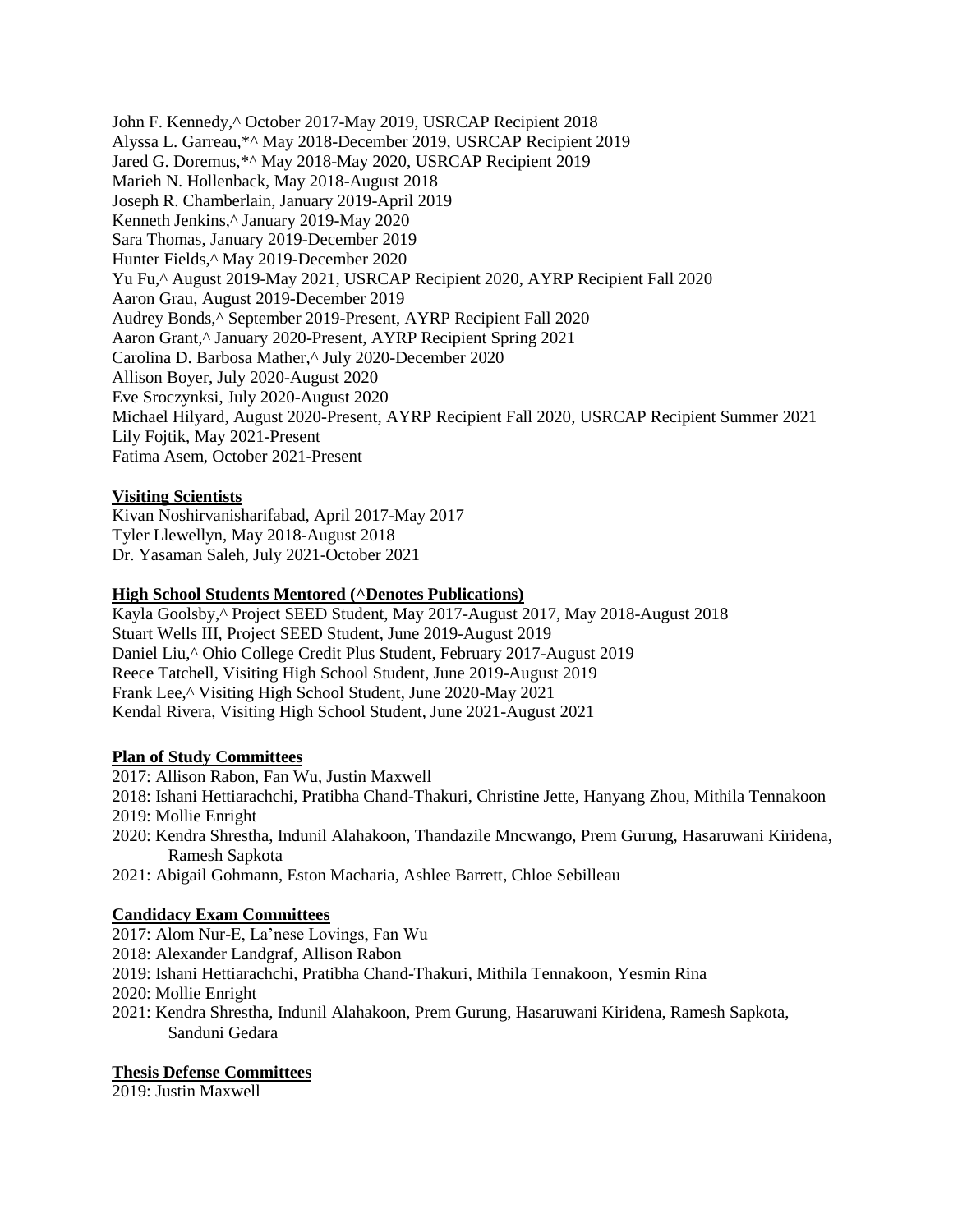2021: Christine Jette

#### **Dissertation Defense Committees**

2018: Nasim Esmati 2019: Fan Wu 2020: Kristopher Kleski 2021: Allison Rabon, Alexander Landgraf, Pratibha Chand-Thakuri

# **SERVICE**

#### **University Service**

Office of Undergraduate Research – USRCAP Application Review Committee (Spring 2018) Office of Undergraduate Research – USRCAP Planning Committee (Spring/Summer 2018) Advisory Council for Undergraduate Research (2018-2021; 2021-2024 Appointment) Panel Organizer and Workshop Participant for Sustainable Energy Economy Workshop Research & Development of Light Water Reactor and Hydrogen Hybrids (2020)

Search Committee – Director of Office of Undergraduate Research (Spring 2021)

#### **Department Service**

Awards Committee (2018-2019) Colloquium Committee (2016-2018; Chair in 2017-2018) Curriculum Committee (2019-2021) Graduate Recruitment Committee (2016-2019; 2020-2022; Chair in 2021-2022) Awards Sub-Committee: Paper-of-the-Year Review (2017) Instrumentation Specialist Hiring Committee (2018) Chair's Advisory Committee (2018-2020) Tenure Track Faculty Search Committee in Inorganic Chemistry (2019-2020) UT StACS Faculty Advisor (2019-2022) Postdoc Search Committee for Prof. Mark Mason (2020) Chair of Visiting Assistant Professor Search Committee (2021) Postdoc Search Committee for Prof. Wei Li (2021)

#### **Professional Service**

Organizer for 2019 Ohio Inorganic Weekend, Toledo, OH, United States, November 1 – 2, 2019. ~250 participants, raised \$2,000 for the event.

ACS Green Chemistry Institute, January 2021 – Present, Green Chemistry Module Development. Developed and field-tested systems thinking-based lecture materials on cycloaddition chemistry.

ACS Student Chapter Reviewer, June and July 2021. Reviewed ACS Student Chapter reports.

University of Michigan, Preparing Future Faculty Participating Mentor, May 25, 2021.

257th ACS National Meeting & Exposition (Presided over "New Reactions" Session), Orlando, FL, United States, March 31- April 4, 2019.

Glass City Chemistry Conference (Organized "Synthetic Methodology" Session), Toledo, OH, United States, June 14-16, 2018.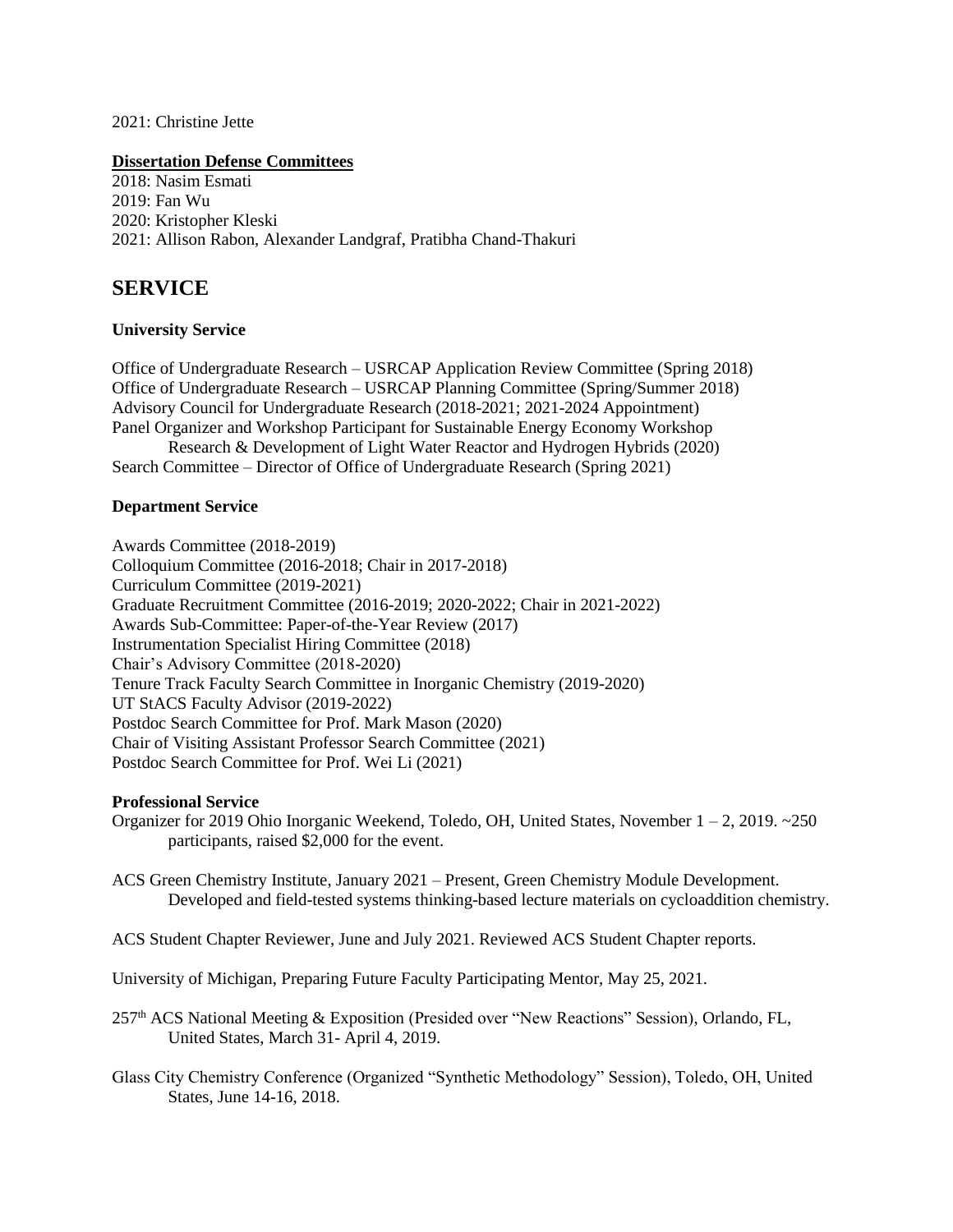#### **Journal Peer Review**

ACS Catalysis (2018 – 1; 2020 – 1; 2021 – 3). ACS Sus Chem Eng  $(2020 - 1)$ . Angewandte Chemie (2019 – 1; 2021 – 3). Applied Science  $(2019 - 1)$ . Art of Synthesis  $(2020 - 1)$ . Catalysts  $(2020 – 5; 2021 – 3)$ . Chem  $(2020 - 1)$ . Chemistry a European Journal  $(2020 - 1)$ . Chemical Science  $(2018 – 2, 2019 – 2, 2020 – 1)$ . Crystal Growth & Design  $(2019 - 1; 2021 - 1)$ . Crystals  $(2019 - 1)$ . Int J Mol Sci (2019 – 1; 2020 – 1). Journal of the American Chemical Society (2021 – 4). Journal of Nanostructure Chemistry (2020 – 1). Journal of Organic Chemistry  $(2019 - 4; 2021 - 2)$ . Journal of Visualized Experiments  $(2019 - 1)$ . Molecules  $(2019 - 5, 2020 - 6; 2021 - 3)$ . National Center for Case Study Teaching  $(2020 - 1)$ . Nature Chemistry  $(2016 - 1, 2017 - 2, 2019 - 2)$ . Organic and Biomolecular Chemistry (2021 – 2). Organic Letters  $(2017 - 1, 2019 - 4, 2020 - 6, 2021 - 3)$ . Oriental Journal of Chemistry (2019 – 1). Processes  $(2019 - 1; 2021 - 1)$ . Research Chemical Intermediates (2019 – 1). Scientific Advances  $(2021 - 1)$ . Symmetry  $(2019 - 2; 2020 - 1)$ . Synlett (Crowd Sourcing Initiative,  $2020 - 6$ ;  $2021 - 4$ ). Synthesis  $(2019 - 1)$ . Tetrahedron Letters  $(2018 - 1)$ .

#### **Proposal Review**

National Science Foundation (2021 – 17). Petroleum Research Fund (2014 – 1, 2017 – 1, 2018 – 2; 2021 – 1).

#### **Graduate Recruiting Trips 2021**

Department of Chemistry, Kenyon College, OH, United States, Planned for Nov. 16. Department of Chemistry and Biochemistry, Hillsdale College, MI, United States, Planned for Nov. 2.

# **2020**

Department of Chemistry, Wright State University, OH, United States, Sep. 25.

#### **2019**

Department of Chemistry and Biochemistry, Northern Kentucky University, KY, United States, Feb. 13.

# **2018**

Department of Chemistry, Oakland University, MI, United States, Nov. 7. Department of Chemistry, Université de Haute-Alsace, France, Oct. 15. Department of Chemistry, Université de Lille, France, Oct. 12. Department of Chemistry, Youngstown State University, OH, United States, Oct. 5.